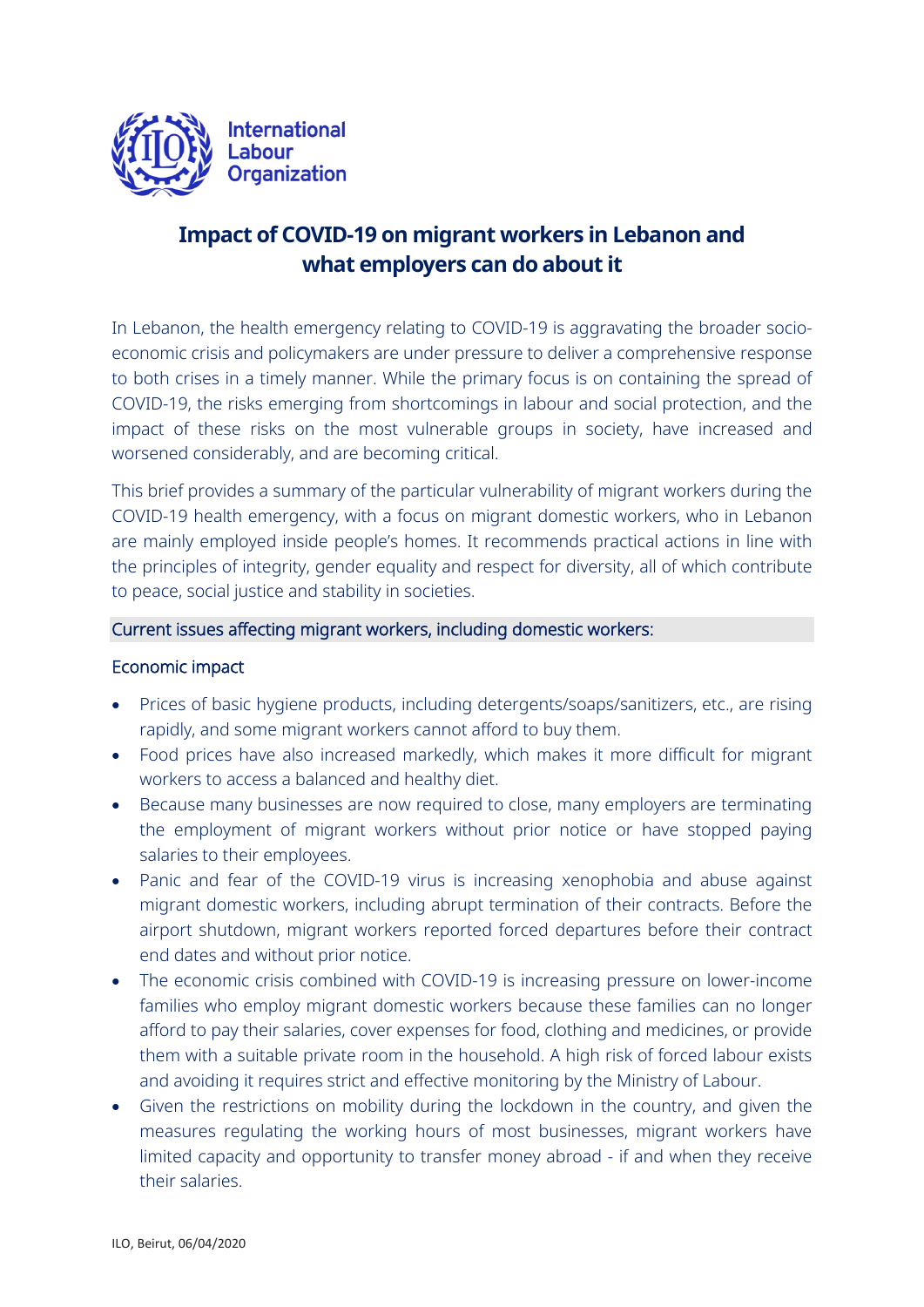Most migrant domestic workers who work as freelancers ('live-out' workers) are unable to earn income because many employers have ceased to request their services. While freelancing is not legal in Lebanon, the practice exists. Without incomes, many freelance workers can no longer afford food and rents, and are left with nowhere to go.

# Social impact and mobility

- While some Governments and employers have taken protective measures to shield workers from the impact of the crisis, many responses tend to be discriminatory based on gender and other related factors. In particular, live-in women migrant domestic workers are subject to increased restrictions on their mobility. Many of those who used to enjoy a day off are now asked to stay inside the employer's residence with limited or no possibility to communicate with family and friends, which adversely affects the mental health of the worker.
- Teleworking and home schooling, which are now mandatory measures in Lebanon, are increasing stress levels within families and directly affecting migrant domestic workers, especially in the absence of private spaces (including a private room for the domestic worker) in the household, and raise expectations that domestic workers perform more tasks and work longer hours.
- Some employers are giving obsessive instructions in cleaning tasks, asking domestic workers to use certain detergents excessively without considering their health risks and without guidance on safety measures.
- There is higher usage and incurred costs of broadband services by household members. The result is that many households are now limiting access to home broadband for their domestic workers who rely on these services to communicate with friends and family.
- Because there are no proper social protection mechanisms in place, which address their basic needs, day workers who can't afford to stay home are jeopardizing their own safety and that of others. The risk of debt bondage for migrant workers increases in this case,<sup>1</sup> in particular for part-time workers and freelancers in the domestic work and service sectors (food shops, cleaning, etc.).

# Impact on health

- Access to healthcare is one of the key gaps facing migrant domestic workers, both those who are in a regular or an irregular status. While the government has committed to offering free testing for COVID-19 to all, it is unclear whether this also applies to undocumented workers, and who will cover the cost of the treatment if a migrant worker becomes infected with the virus.
- There is a significant risk of infection in detention centres and shelters where there is a high concentration of migrant domestic workers and where few protective measures appear to have been put in place.

 $\overline{\phantom{a}}$ 

 $1$  In this context, debt bondage refers to a situation of forced labour when workers end up working for an employer for no wages or meagre wages in order to repay their debts as a result of taking out a loan or advance from employers or labour recruiters to meet basic needs.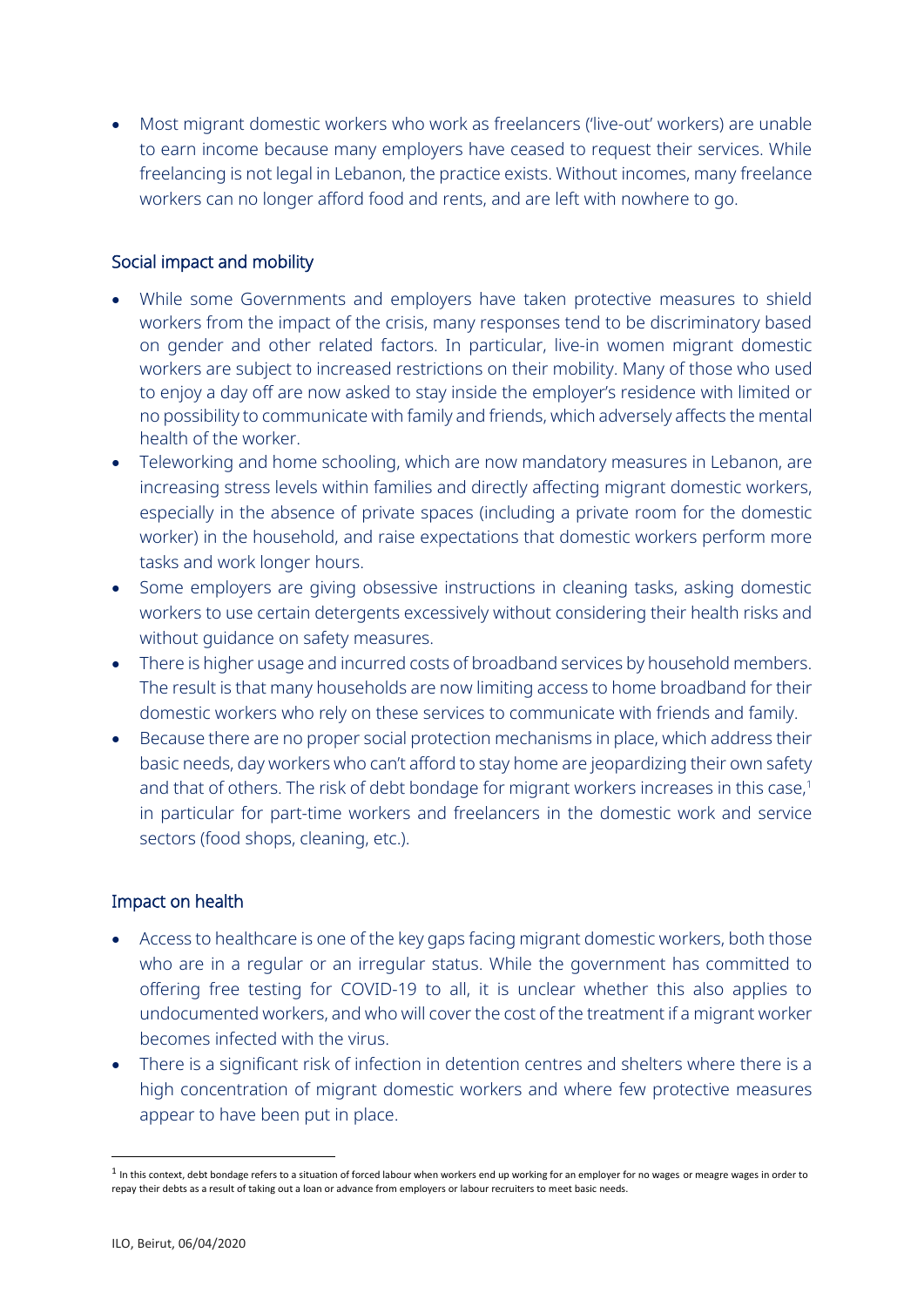Migrant domestic workers in shelters who were benefiting from the amnesty cannot return home, due to the airport shutdown. This is leading to mental health issues among workers, and is increasing the pressure on the existing shelters given their limited capacity compared to the demand.

#### Recommended action by employers of migrant workers

Employers are encouraged to contribute to solidarity among all persons resident in the country irrespective of their social status, sex, race, ethnicity, religion or nationality, and inspire positive actions to limit the risks that migrant workers, and domestic workers in particular, are facing during this difficult time.

The ILO recommends that employers adopt higher standards of respect and empathy in their treatment of migrant domestic workers in their employment, whether they live in the household or not. In particular, the ILO recommends the following:

## For all migrant workers,

- Inform workers about COVID-19 and share information in a language they understand. 2
- Pay workers' salaries in full, on time and in USD or the market exchange rate for USD.
- Provide access to health care and access to psycho-social support, and inform the relevant embassy or NGOs providing services to migrant workers in case they are subject to a health risk.
- If migrant workers test positive for COVID-19, respect their right to paid sick leave without terminating their contract.
- Share information with workers about the future of their work and residency status to manage their expectations. Employers need to be aware that renewal of work and residency permits has been put on hold during the COVID-19 crisis, and that migrant workers and/or employers will not be subject to penalties until further notice.
- Be proactive as a consumer, and if you notice ill-treatment of migrant workers take action, such as: informing the management of the service provider, reporting any illtreatment to relevant authorities, and boycotting the service provider until you observe a change in their behaviour.

## For migrant domestic workers in particular,

- Inform the domestic workers about COVID-19 and share knowledge material in a language they understand.
- Manage their work assignment and schedule in a realistic, fair and humane way allowing enough time for daily and weekly rest and recuperation. This is especially relevant now that all members of the household are in the house at all times.<sup>3</sup>

**.** 

<sup>&</sup>lt;sup>2</sup> A link will be made available to download brochures on COVID-19 in different languages, including mental health material.

<sup>&</sup>lt;sup>3</sup> A schedule template that can assist in managing the time of migrant domestic workers can be found on these links: https://www.ilo.org/wcmsp5/groups/public/---arabstates/---ro-beirut/documents/meetingdocument/wcms\_616437.pdf [https://www.ilo.org/wcmsp5/groups/public/---arabstates/---ro-beirut/documents/meetingdocument/wcms\\_614037.pdf](https://www.ilo.org/wcmsp5/groups/public/---arabstates/---ro-beirut/documents/meetingdocument/wcms_614037.pdf)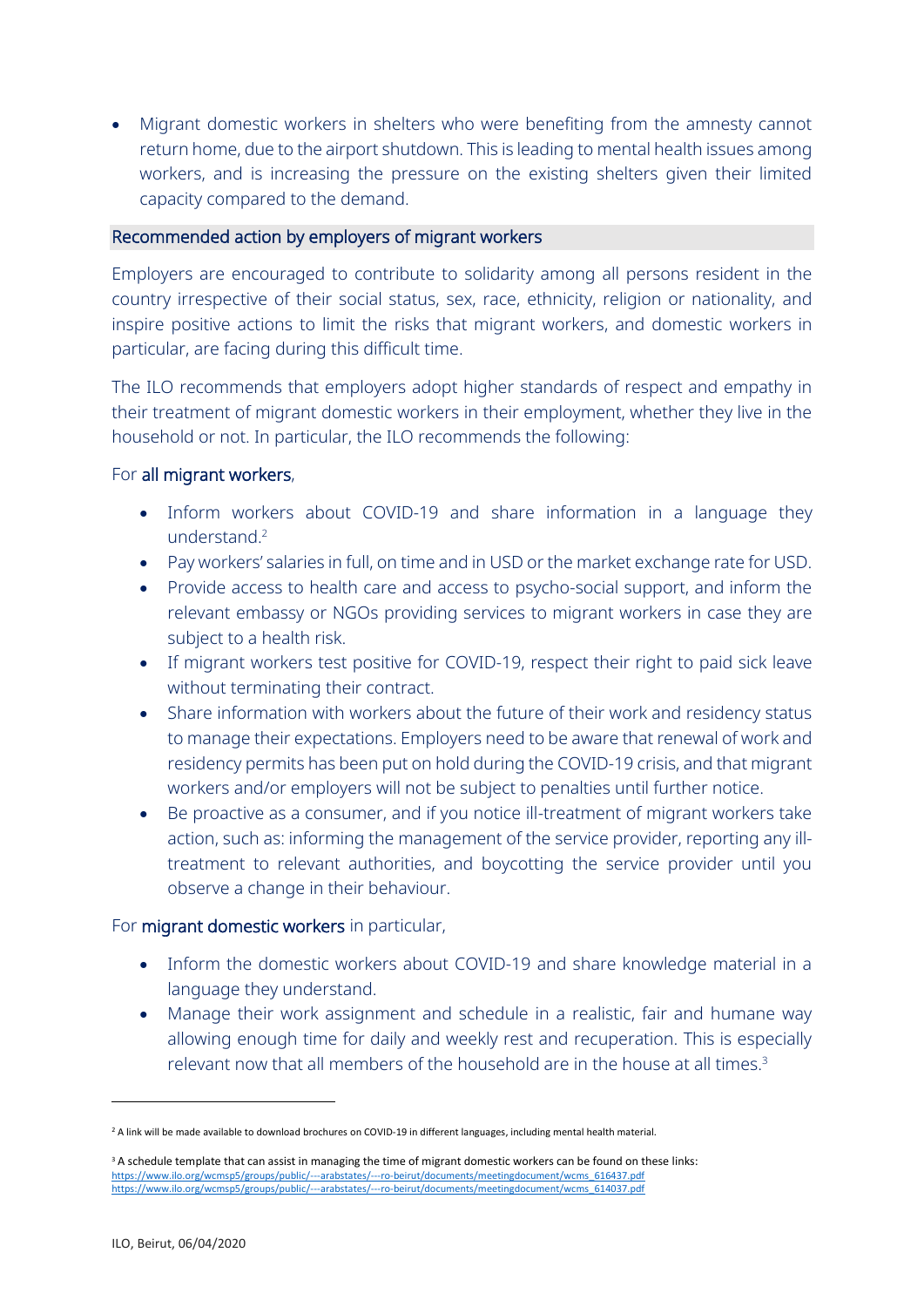- Give clear instructions in cleaning tasks taking into account safety measures when using certain types of detergents.
- Ensure that the basic needs of domestic workers are met without any deductions from their salaries, in particular regarding access to hygiene products and quality food.
- Pay workers' salaries in full, on time and in USD or the market exchange rate for USD.
- Support workers who wish to transfer money abroad by identifying the opening hours of the closest money transfer agency.
- If you intend to terminate the employment contract of domestic workers, give them notice of at least one month, and flexibility to transfer to another employer if they wish to stay in the country.
- Given the limitations on mobility, if workers stay home on their rest days, make sure they do not work on those days.
- Support domestic workers to have access to means of communications to enable them to keep in touch with their family, friends and migrant workers' associations. This will have a positive impact on their mental wellbeing.
- Ensure that all members of the family treat their domestic workers with respect and protect them from violence and harassment.
- If any family members test positive for COVID-19, make sure that the domestic workers are also tested, inform them about the situation, and provide them with a well-ventilated room<sup>4</sup> and access to daylight in case workers need to self-quarantine. Such circumstances may trigger the onset of mental health issues, and employers can play a positive role in preventing extreme reactions even suicide.
- If the domestic workers test positive for COVID-19, provide access to health care and access to psycho-social support, and inform their embassy or NGOs providing services to migrant workers. According to the Insurance Control Commission, the mandatory insurance policy that covers domestic workers includes access to treatment related to COVID-19.
- If domestic workers test positive for COVID-19, respect their right to paid sick leave without terminating their contract.
- Employers who can no longer afford to pay salaries of domestic workers are encouraged to help the worker find another job. Keeping the worker against her will is a sign of forced labour and the employer and member of their families are not only liable to prosecution under criminal law but may also risk being blacklisted, which will jeopardize their ability to employ migrant domestic workers in the future.
- Keep informed and share information with workers about renewal of work and residency permits as per government updates.

**.** 

<sup>4</sup> Having access to a private well-lit and well ventilated room should be the standard, and not only in case of quarantine. This is re-articulated in this context based on reports showing that this right is not always respected.